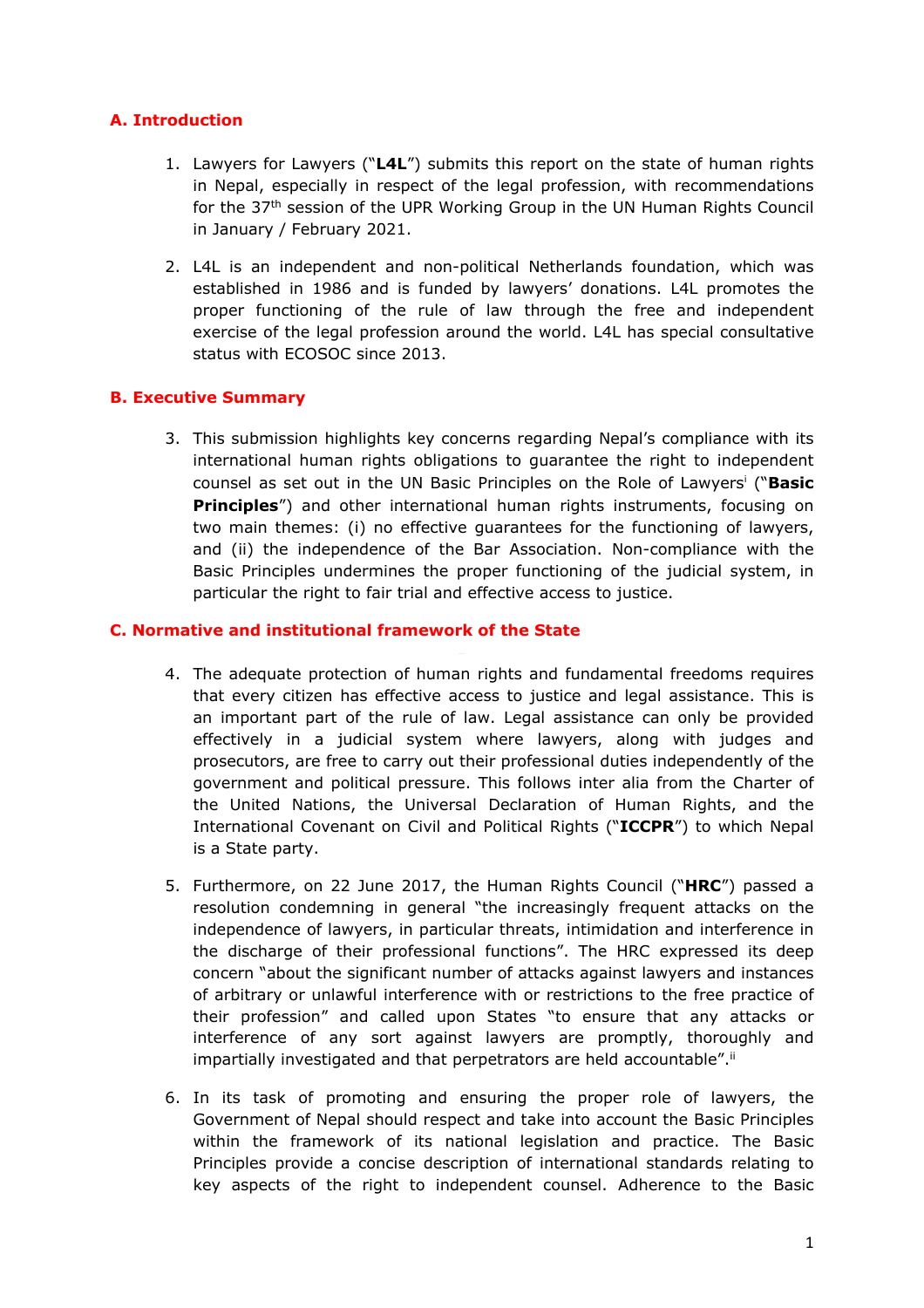Principles is considered <sup>a</sup> fundamental pre-condition to fulfilling the requirement that all persons have effective access to independent legal assistance.<sup>iii</sup>

- 7. During the Universal Periodic Review ("**UPR**") 2nd cycle in 2015, Nepal received and acceptediv recommendations regarding ensuring the independence and impartiality of the judicial system<sup>v</sup>, that all cases of threats and attacks against human rights defenders are being investigated<sup>vivii</sup>, and the creation and maintenance of <sup>a</sup> safe environment for human rights defenders in which they can practice their profession independently<sup>viii</sup>.Nepal stated that it "is fully committed to implement the recommendations received through the Universal Periodic Review"ix .
- 8. However, reports gathered by L4L, including information received from lawyers in Nepal demonstrate that Nepal does not always uphold the necessary guarantees for the proper functioning of the legal profession as set out in the Basic Principles. Consequently, lawyers encounter difficulties in carrying out their professional duties independently. This also undermines the proper functioning of the judicial system, including the right to fair trial and effective access to justice.

### **D. No Effective Guarantees for the Functioning of Lawyers**

- a. Access to information and lack of lawyer-client confidentiality
- 9. Protection of human rights and fundamental freedoms requires effective access to legal services provided by an independent legal profession.<sup>x</sup> For lawyers to be able to carry out their activities, authorities should "ensure lawyers access to appropriate information, files and documents in their possession or control in sufficient time to enable lawyers to provide effective legal assistance to their clients."xi Such access should be provided at the earliest appropriate time. It was reported by lawyers from Nepal that it has occurred that in the preparation of cases brought before the Court, lawyers received the necessary documentation shortly before the hearing. As <sup>a</sup> consequence, they did not have sufficient time to prepare their case.
- 10. Furthermore, the Basic Principles provide that governments "shall recognize and respect that all communications and consultations between lawyers and their clients within their professional relationship are confidential"<sup>xii</sup>. In addition, the Basic Principles provide that "[A]ll arrested, detained or imprisoned persons shall be provided with adequate opportunities, time and facilities to be visited by and to communicate and consult with <sup>a</sup> lawyer, without delay, interception or censorship and in full confidentiality" and that such consultations 'may be within sight, but not within the hearing, of law enforcement of the state of the state of the state of the state of the state of the state of the state of the state of the state of the state of the state of the state of the state of the state of the state of the state of
- 11. However, lawyers from Nepal have reported that insufficient measures are taken to guarantee the confidential nature of the meetings of lawyers with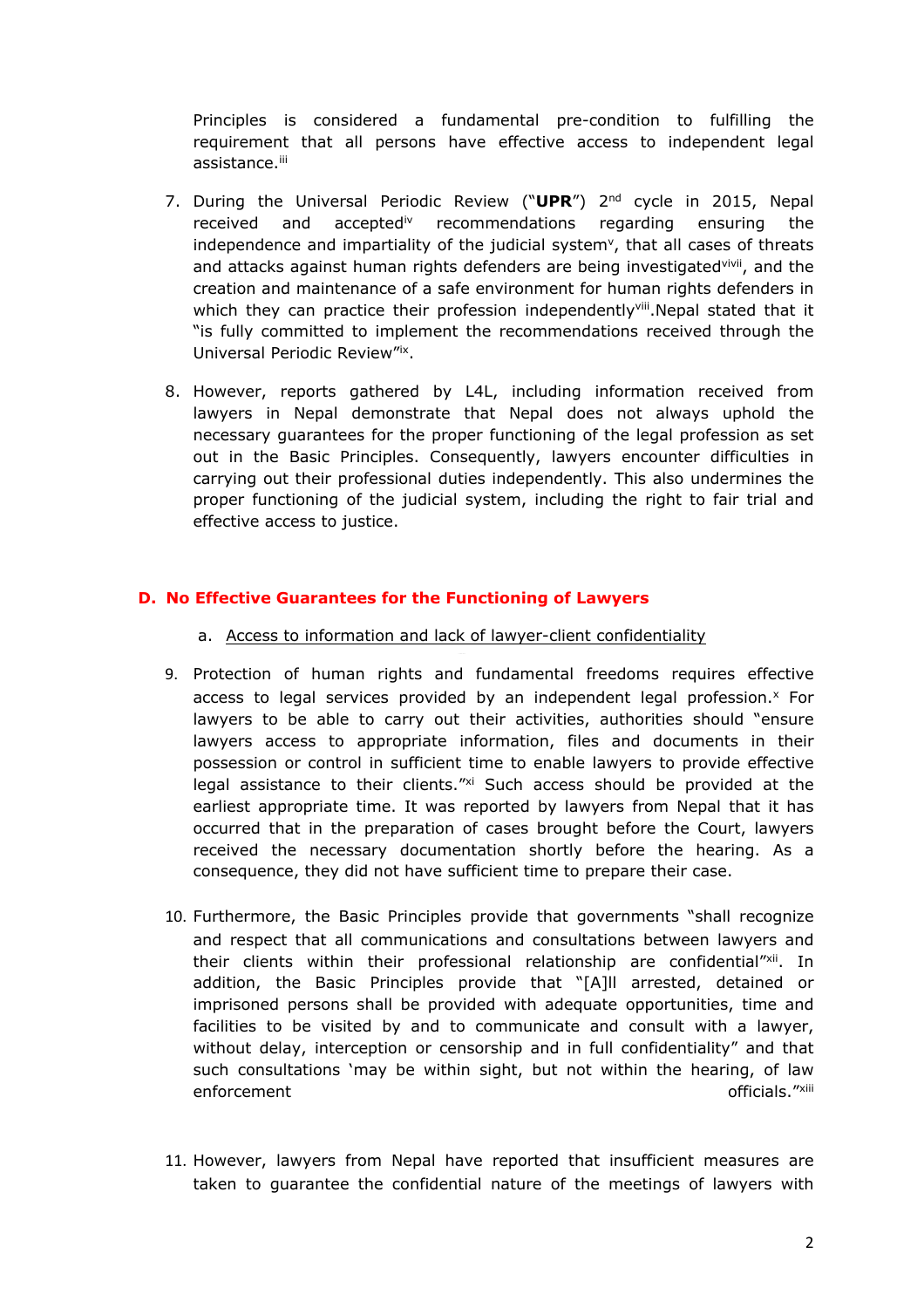their clients. Lawyers sometimes don't have access to their clients at all. Furthermore, the visits often do not take place in <sup>a</sup> private room and allegedly there is often <sup>a</sup> police officer present who can hear what is being discussed.

## b. Threats and harassment of lawyers

- 12. Fundamental to improving human rights for the people in Nepal is <sup>a</sup> justice system that allows lawyers to work independently without fear of harassment or intimidation. Article 16 of the Basic Principles states that governments must "ensure that lawyers are able to perform all of their professional functions without intimidation, hindrance, harassment or improper interference (...) and shall not suffer, or be threatened with, prosecution or administrative, economic or other sanctions for any action taken in accordance with recognized professional duties, standards and ethics". According to our information, lawyers in Nepal working on sensitive cases are sometimes the subject of surveillance by law enforcement agencies. Some lawyers in Nepal reported to have been subjected to threats and harassment in connection to their professional activities. This is demonstrated by the following examples:
	- CONCEPT *network of 43 peace and human rights non-governmental organizations (a) Mr. Badri Bhusal is <sup>a</sup> Nepalese lawyer, human rights defender, and chair of the Collective Campaign for Peace ("COCAP"). COCAP is <sup>a</sup> national from 29 different districts of Nepal. Mr. Bhusal has legally represented clients in many high-profile cases, has reported on prison conditions, and has advocated against the use of torture by the police and for the inclusion of torture as <sup>a</sup> crime in domestic legislation. As <sup>a</sup> consequence of these activities, he has previously faced threats.*

*Since August 2018, Mr. Bhusal'<sup>s</sup> security situation has worsened due to his legal representation of victims in the Nirmala Panta case. On 26 July 2018, Nirmala – <sup>a</sup> 14 year old school girl – was raped and murdered in the Kanchanpur District, Nepal. Mr. Bhusal and other lawyers representing the victims, as well as human rights defenders working on the case and family members of Nirmala, have been threatened.*

*The threats against Mr. Bhusal have included public defamation, intimidation and verbal threats. On 20 February 2019, he was contacted by <sup>a</sup> police superintendent based at the police headquarters in Kathmandu, who accused Mr Bhusal of "continuing to work against the police" and advised him to stop his involvement in the Nirmala Panta case. On 19 April 2019, Mr. Bhusal received <sup>a</sup> visit at the COCAP offices from someone who told him that he was taking risks to his personal security by his continued involvement in the Nirmala Panta case. Mr Bhusal was told that he could be attacked at any time by the police or the perpetrators of the crimes committed against Nirmala, and that no-one would protect him when that time came. xiv*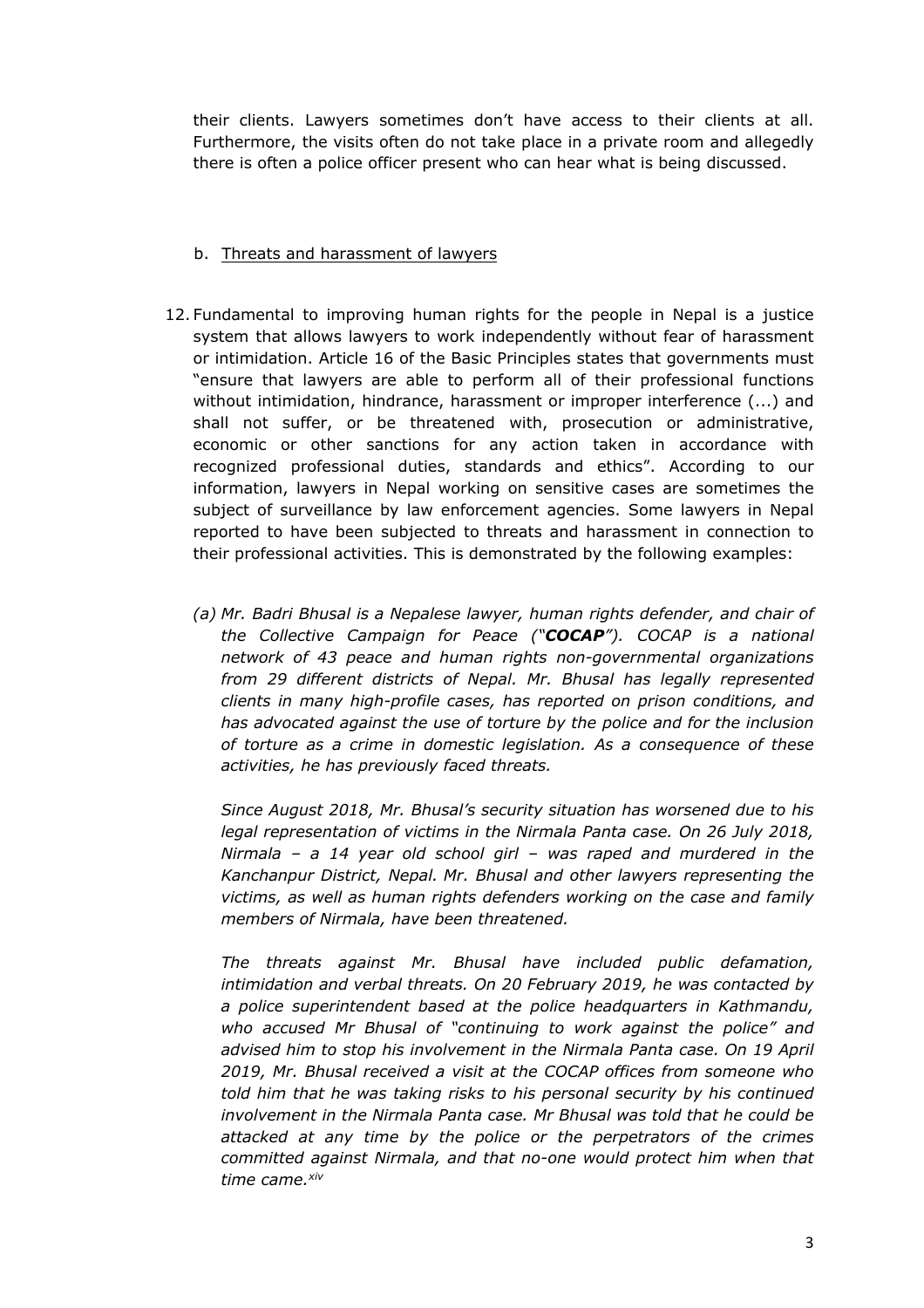*(b) Mr. Indra Prasad Aryal is the president of Human Rights Organisation of Nepal, the first human rights organization in Nepal, established in 1988. xv He has been working as <sup>a</sup> lawyer for 18 years and focuses his work on civil cases, cases concerning human rights violations such as torture and cases involving Tibetan refugees.*

*Mr. Aryal worked on the Nirmala Panta case, described in point (a), together with Mr. Bhusal. In connection to the case he has experienced threats. It was reported that these threats all had the intent to stop him from pursuing the Nirmala Panta case.*

*Since June 2019 Mr. Aryal'<sup>s</sup> security situation has worsened, in connection to his legal representation of Mr. Kumar Paudel, <sup>a</sup> local leader of the Maoist splinter party Biplav. On 20 June 2019, Mr. Paudel was shot by the police who claim they shot him after Mr. Paudel had fired at them. According to the information received, Mr. Aryal has been the subject of surveillance and is regularly followed when travelling to his house or his office. Furthermore, Mr. Aryal has received continuous threats in connection to his professional activities since taking up the Kumar Paudel case.*

*(c) Mr. Mohan Karna is <sup>a</sup> Nepalese lawyer and is the Executive Director of Terai Human Rights Defenders Alliance ("THRDA"), an NGO advocating for the protection of human rights and the rule of law in Nepal.*

CONCEPT *Mr. Karna has been dealing with several cases related to torture, extrajudicial killings and enforced disappearance, women who are victims of violence and caste-based discrimination. According to the information received, Mr. Karna and his colleague lawyers have experienced harassment from the security forces of the government and from the community, in order to prevent them from representing victims of such cases.*

- c. Criminal investigations and prosecutions
- 13.Some lawyers working on sensitive cases have been subjected to or threatened with prosecution. There is reason to believe that their prosecution is connected to their legitimate activities. This is demonstrated by the following examples:
	- *a. A human rights lawyer (who prefers to remain anonymous), who works on sensitive cases concerning <sup>a</sup> marginalized community of the Southern Plains of Nepal, was prosecuted in 2017 under Section 47 of the Electronic Transactions Act for sharing <sup>a</sup> statement made by the Asian Human Rights Commission. L4L was informed that the human rights lawyer was not informed of the charge nor was his statement taken. The police and public prosecutor filed the case in the court claiming that the human rights lawyer was absconding.*
	- *b. Mr. Aryal, mentioned in point 10.b, filed <sup>a</sup> case against the police for their conduct in the Nirmala Panta case. The government and the police*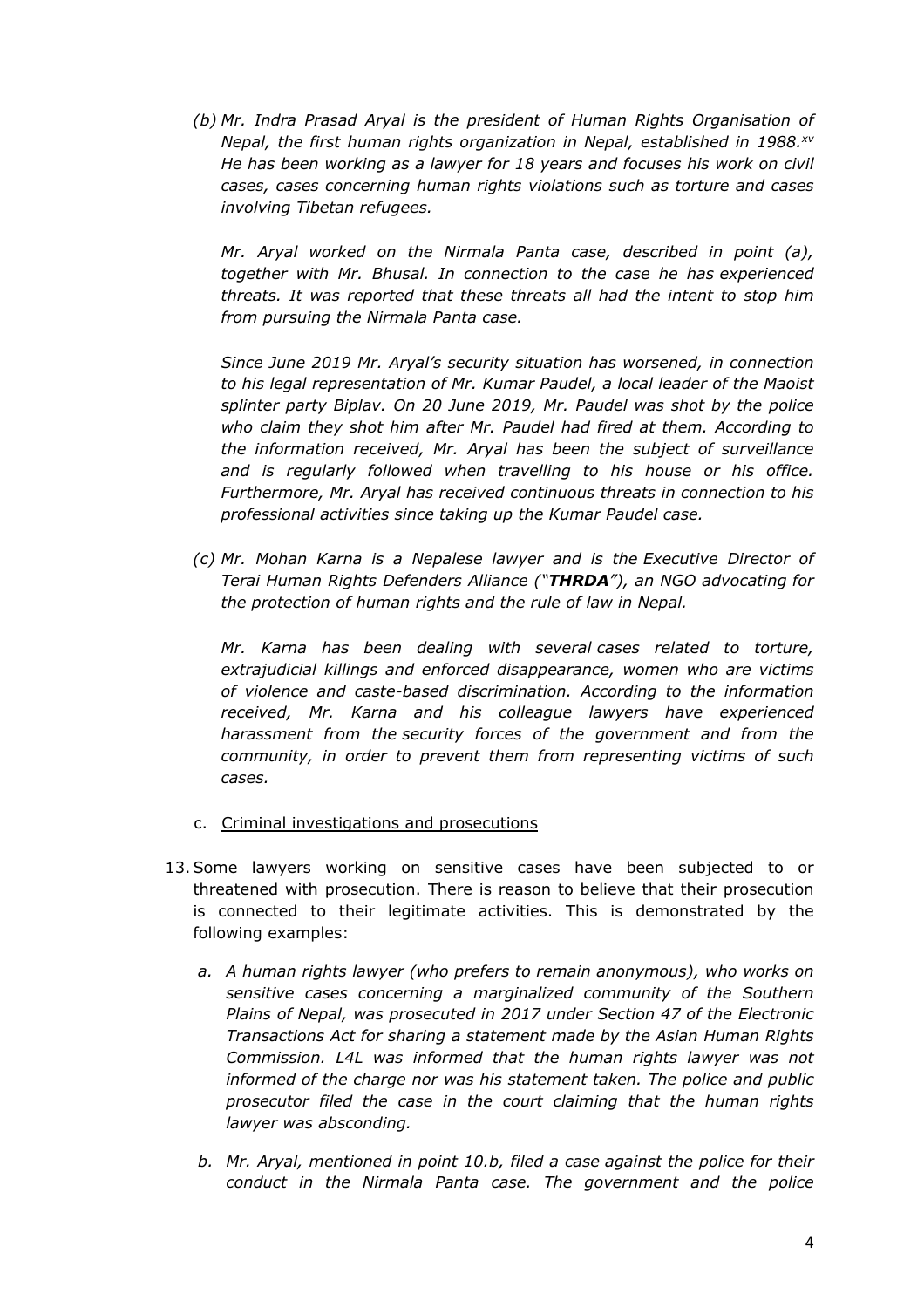*administration subsequently filed <sup>a</sup> case against Mr. Aryal. It is believed that this was in connection to Mr. Aryal filing the case against the police and done with the purpose to intimidate him.*

### **E. Independence of Bar Association**

- 14. In the preamble of the Basic Principles it is stated that "professional associations of lawyers have <sup>a</sup> vital role to play in upholding professional standards and ethics, protecting their members from prosecution and improper restrictions and infringements, providing legal services to all in need of them". The Nepal Bar Association is the leading federal organization with the authority and role to protect the lawyers and to promote democracy and the rule of law.<sup>xvi</sup> Apart from this leading organization, multiple local bar associations exist in Nepal.
- 15. Multiple lawyers informed L4L that they do not always feel supported by the bar associations when they are being harassed or threatened in connection to their legitimate work as <sup>a</sup> lawyer.

#### **F. Recommendations to the Government of Nepal:**

- CONCEPT **confidential, in accordance with art. 22 of the Basic Principles. Take immediate measures to ensure that all consultations between lawyers and their clients within their professional relationship are**
- **- Immediately take measures to guarantee that lawyers have access to appropriate information, documents and files in sufficient time to enable lawyers to provide effective legal assistance to their clients.**
- - **Immediately take effective measures necessary to ensure that threats, harassment, and other violations against lawyers are effectively investigated and publicly condemned at all levels, and that the perpetrators of such acts are prosecuted.**
- **- Refrain from any actions that may constitute harassment, persecution, or undue interference in the work of lawyers, including their criminal prosecution on improper grounds such as the expression of critical views or the nature of the cases that the lawyer is involved in.**
- **Take immediate measures to ensure that Bar Associations in Nepal are independent and provide protection from harassment to all their members.**

<sup>&</sup>lt;sup>i</sup> Basic Principles on the Role of Lawyers, adopted by the Eight United Nations Congress on the Prevention of Crime and the Treatment of Offenders, Havana, Cuba, 27 August to 7 September 1990.